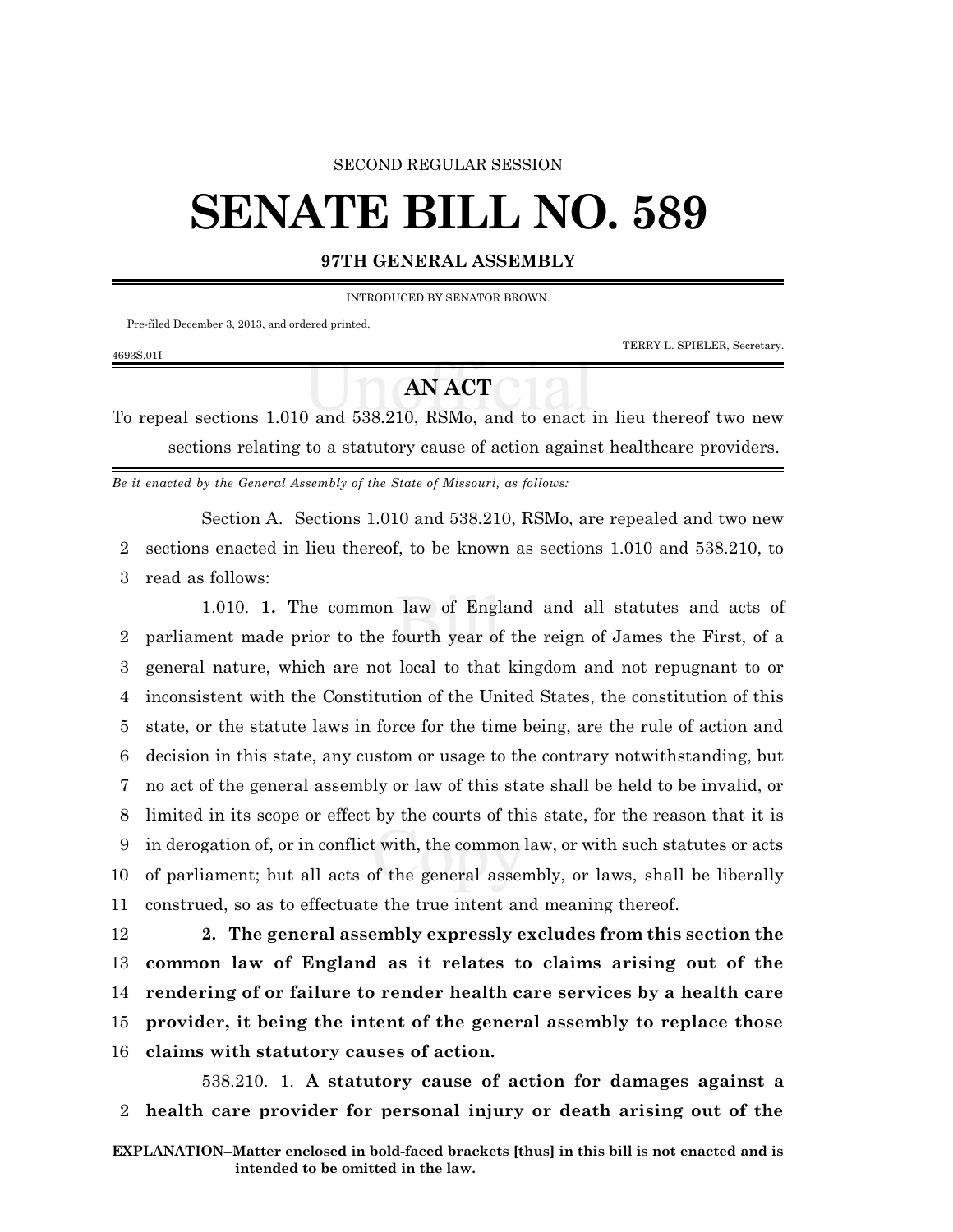**rendering of or failure to render health care services is hereby created, replacing any such common law cause of action. The elements of such cause of action are that the health care provider failed to use that degree of skill and learning ordinarily used under the same or similar circumstances by similarly situated health care providers and that such failure proximately caused injury or death.**

 **2.** In any action against a health care provider for damages for personal injury or death arising out of the rendering of or the failure to render health care services, no plaintiff shall recover more than three hundred fifty thousand dollars for noneconomic damages irrespective of the number of defendants.

 **[**2.**] 3.** (1) Such limitation shall also apply to any individual or entity, or their employees or agents that provide, refer, coordinate, consult upon, or arrange for the delivery of health care services to the plaintiff; and

 (2) Who is a defendant in a lawsuit brought against a health care provider under this chapter, or who is a defendant in any lawsuit that arises out of the rendering of or the failure to render health care services.

 (3) No individual or entity whose liability is limited by the provisions of this chapter shall be liable to any plaintiff based on the actions or omissions of any other entity or person who is not an employee of such individual or entity whose liability is limited by the provisions of this chapter.

Such limitation shall apply to all claims for contribution.

 **[**3.**] 4.** In any action against a health care provider for damages for personal injury or death arising out of the rendering of or the failure to render health care services, where the trier of fact is a jury, such jury shall not be instructed by the court with respect to the limitation on an award of noneconomic damages, nor shall counsel for any party or any person providing testimony during such proceeding in any way inform the jury or potential jurors of such limitation.

 **[**4.**] 5.** For purposes of sections 538.205 to 538.230, any spouse claiming damages for loss of consortium of their spouse shall be considered to be the same plaintiff as their spouse.

 **[**5.**] 6.** Any provision of law or court rule to the contrary notwithstanding, an award of punitive damages against a health care provider governed by the provisions of sections 538.205 to 538.230 shall be made only upon a showing by a plaintiff that the health care provider demonstrated willful, wanton or malicious misconduct with respect to his actions which are found to have injured